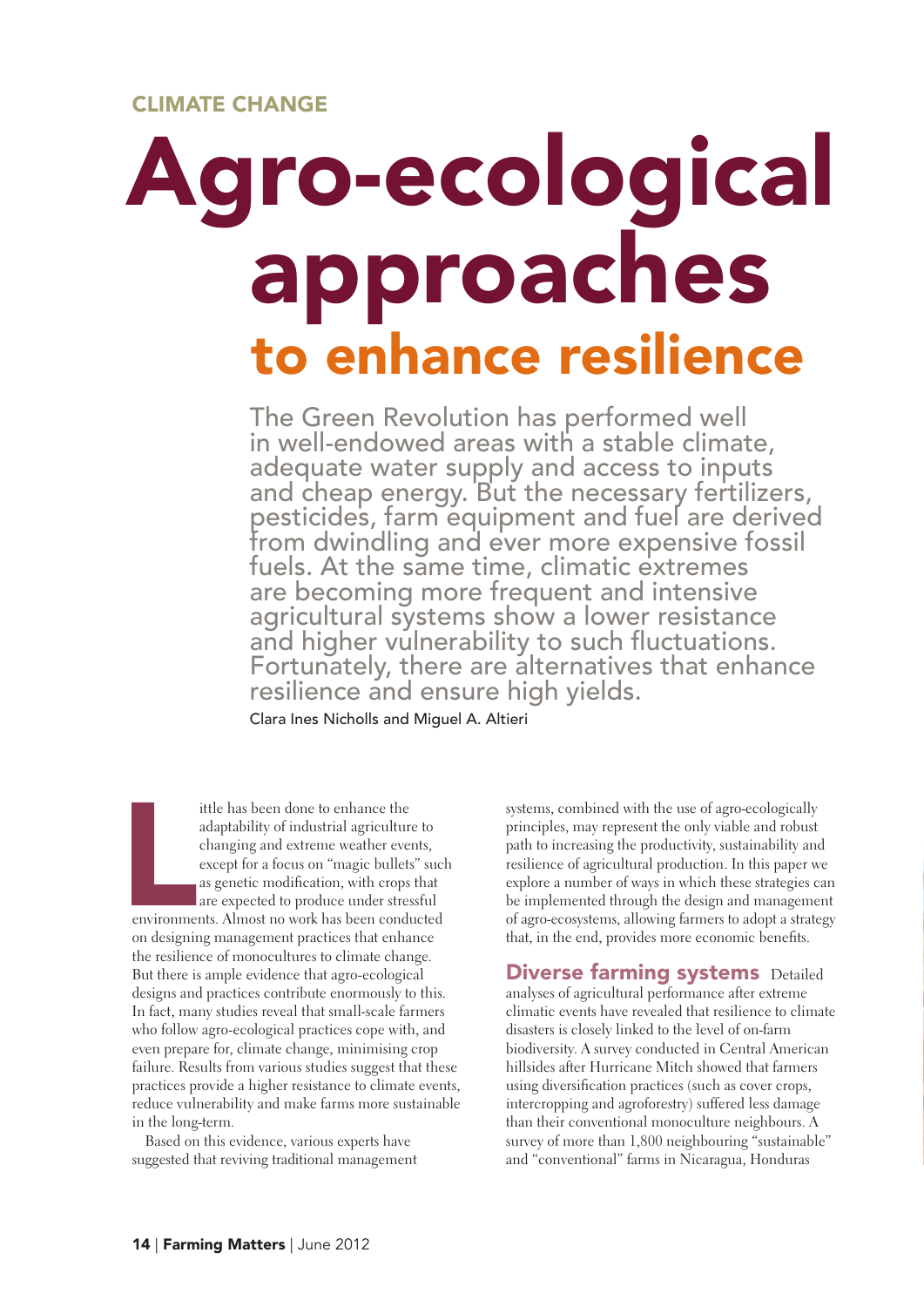and Guatemala, found that the "sustainable" plots had between 20 to 40% more topsoil, greater soil moisture and less erosion, and also experienced lower economic losses than their conventional neighbours. Similarly, those coffee farms in Mexico which exhibit high levels of complexity and plant diversity suffered less damage from Hurricane Stan. And forty days after Hurricane Ike hit Cuba in 2008, researchers found that diversified farms exhibited losses of 50%, compared to 90 or 100% in neighbouring monocultures. Likewise, agro-ecologically managed farms showed a faster recovery in their production than monoculture farms.

These are only a few examples that show how complex agro-ecosystems are able to adapt and resist the effects of climate change. Agroforestry systems have been shown to buffer crops from large fluctuations in temperature, thereby keeping the crops closer to their optimum conditions. More shaded coffee systems have shown to protect crops from low precipitation and reduced soil water availability. This is because the overstory reduces soil evaporation and the roots increase soil water infiltration. At the same time, intercropping enables farmers to produce various crops simultaneously and minimise risk. Polycultures exhibit greater yield stability and less productivity declines during drought. A study of the effect of drought (Natarajan and Willey, 1986) on polycultures showed that intercropping is enormously successful. Quite interestingly, the rate of overyielding actually increased with water stress, showing that the relative differences in productivity between monocultures and polycultures increase with greater stress.

Another example is that of the intensive silvopastoral systems (ISS), which combine fodder shrubs planted

social organisation strategies are a key component of resilience. Photo: Paul Mapfumo



at high densities, trees, palms, and pastures. High stocking levels are achieved through rotational grazing, which allows for the natural production of milk and meat in these systems. At the El Hatico farm, in Cauca, Colombia, a five story ISS composed of a layer of grasses, *leucaena* shrubs, medium-sized trees and a canopy of large trees has, over the past 18 years, increased its stocking rates to 4.3 dairy cows/ha and its milk production by 130%, as well as completely eliminating the use of chemical fertilizers. 2009 was the driest year in El Hatico's 40-year record, and the farmers saw a reduction of 25% in pasture biomass, yet the production of fodder remained constant throughout the year, neutralising the negative effects of drought on the whole system. In response to the extreme weather, the farm had to adjust its stocking rates. In spite of this, the farm's milk production for 2009 was the highest on record, with a surprising 10% increase compared to the previous four years. Meanwhile, farmers in other parts of the country reported severe animal weight loss and high mortality rates due to starvation and thirst.

The combined benefits of water regulation, a favourable microclimate, biodiversity, and carbon stocks in such diversified farming systems, not only provide environmental goods and services for producers, but also greater resilience to climate change.

#### **Enhancing soil organic matter**

Crop productivity under dry land conditions is largely limited by the availability of water in the soil. The percentage of soil organic matter, or SOM content, is a reliable index of crop productivity in semiarid regions because SOM improves the soil's ability to store and transmit air and water.

Adding large quantities of organic materials on a regular basis is another key strategy used by many ago-ecological farmers. SOM management is at the heart of all efforts to create healthy soils with a high level of biological activity and good physical and chemical characteristics. Increasing the SOM enhances resilience by improving the soil's water retention capacity, enhancing tolerance to drought, improving infiltration, and reducing the loss of soil particles through erosion after intense rains. SOM also improves surface soil aggregation, holding the soil particles tightly, protecting them against rain or windstorms.

At the same time, organically-rich soils usually contain symbiotic mycorrhizal fungi, such as arbuscular mycorrhizal (AM) fungi, which are a key component of the microbial populations influencing plant growth and soil productivity. AM fungi are important as they improve plant-water interactions, and thus increase resistance to drought. Some specific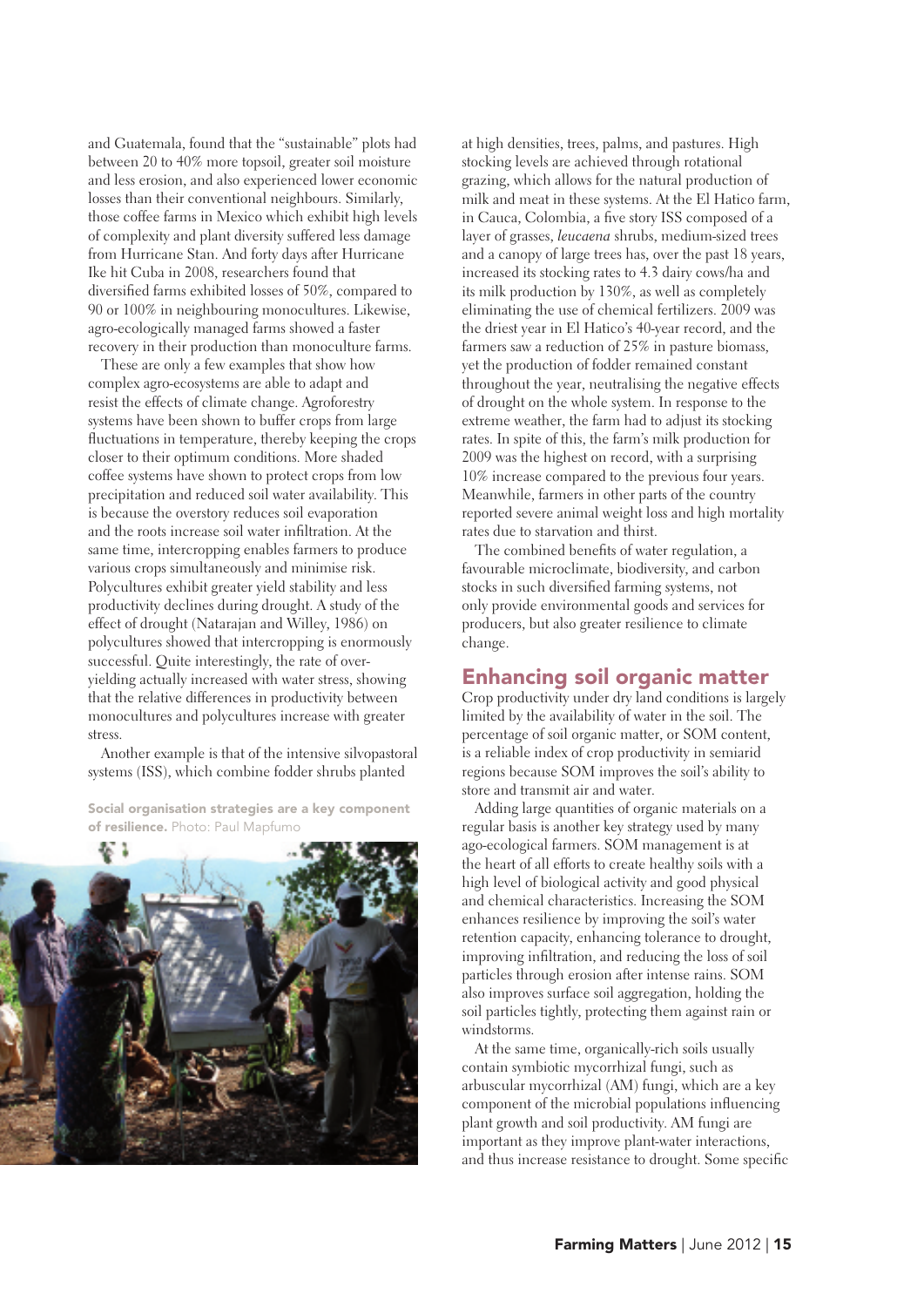#### >> cLiMATe cHAnge

fungus-plant associations increase drought tolerance and are of great interest for areas affected by water deficits: AM fungi have been reported to increase nutrient uptake in water-stressed plants and to enable plants to use water more efficiently.

**Managing soil cover** Protecting the soil from erosion is also a fundamental strategy for enhancing resilience. Cover crop mulching and green manures offer many advantages. Stubble mulching protects the soil surface with residues and inhibits drying of the soil. Mulching can also reduce wind speed by up to 99%, thereby significantly reducing losses due to evaporation. In addition, cover crop and weed residues can improve water penetration and decrease water runoff losses by 2 to 6 fold.

Throughout Central America, CIDDICO, *Vecinos Mundiales* and other NGOs have promoted the use of grain legumes as green manures, an inexpensive source of organic fertilizer and a way of building up organic matter. Hundreds of farmers along the northern coast of Honduras are using velvet bean (*Mucuna pruriens*) with excellent results, including corn yields of about 3,000 kg/ha, more than double than national average. These beans produce nearly 30 tons/ha of biomass per year, adding about 90 to 100 kg of N/ha per year to the soil. The system diminishes drought stress, because the mulch layer left by *Mucuna* helps conserve water in the soil, making nutrients readily available in periods of major crop uptake.

Today, well over 125,000 farmers are using green manures and cover crops in Santa Catarina, Brazil. Hillside family farmers modified the conventional notill system by leaving plant residues on the soil surface. They noticed a reduction in soil erosion levels, and also experienced lower fluctuations in soil moisture and temperature. Repeated applications of fresh biomass improved the soil quality, minimised erosion and weed growth and improved crop performance. These novel systems rely on mixtures for summer and winter cover cropping which leave a thick residue on which crops like corn, beans, wheat, onions or tomatoes are directly sown or planted, suffering very little weed interference during the growing season. During the 2008-2009 season, when there was a severe drought, conventional maize producers experienced an average yield loss of 50%, reaching productivity levels of 4,500 kilos per hectare. However the producers who had switched to no-till agro-ecological practices experienced a loss of only 20%, confirming the greater resilience of these systems.

### Adding social resilience More

diverse plant communities are more resistant to disturbance and more resilient to environmental perturbations derived from extreme climatic events.

## **REDAGRES**

The *Red IberoAmericana de Agroecologia para el Desarrollo de Sistemas Agricolas Resilientes al Cambio Climatico*, REDAGRES, is a network of scientists and researchers spread across 8 countries. Its objectives are to promote the exchange of knowledge and information related to agriculture and climate change. In addition to analysing the impact of climate change on agricultural production, REDAGRES places special emphasis on exploring different adaptation strategies to extreme climatic events, and applying agro-ecological principles to the design and scaling-up of agro-ecosystems that are resilient to climate change.

A few months ago, REDAGRES launched a two year project involving a survey of small-scale farming systems in selected regions of Latin America. The aim is to identify those systems ly or in the past), and understand their main features. The emerging principles are being shared with family farmers in neighbouring communities and others in the region via field days, cross-visits, short seminars and courses. It is also being used to develop a farmer-friendly manual that will explain how to assess the level